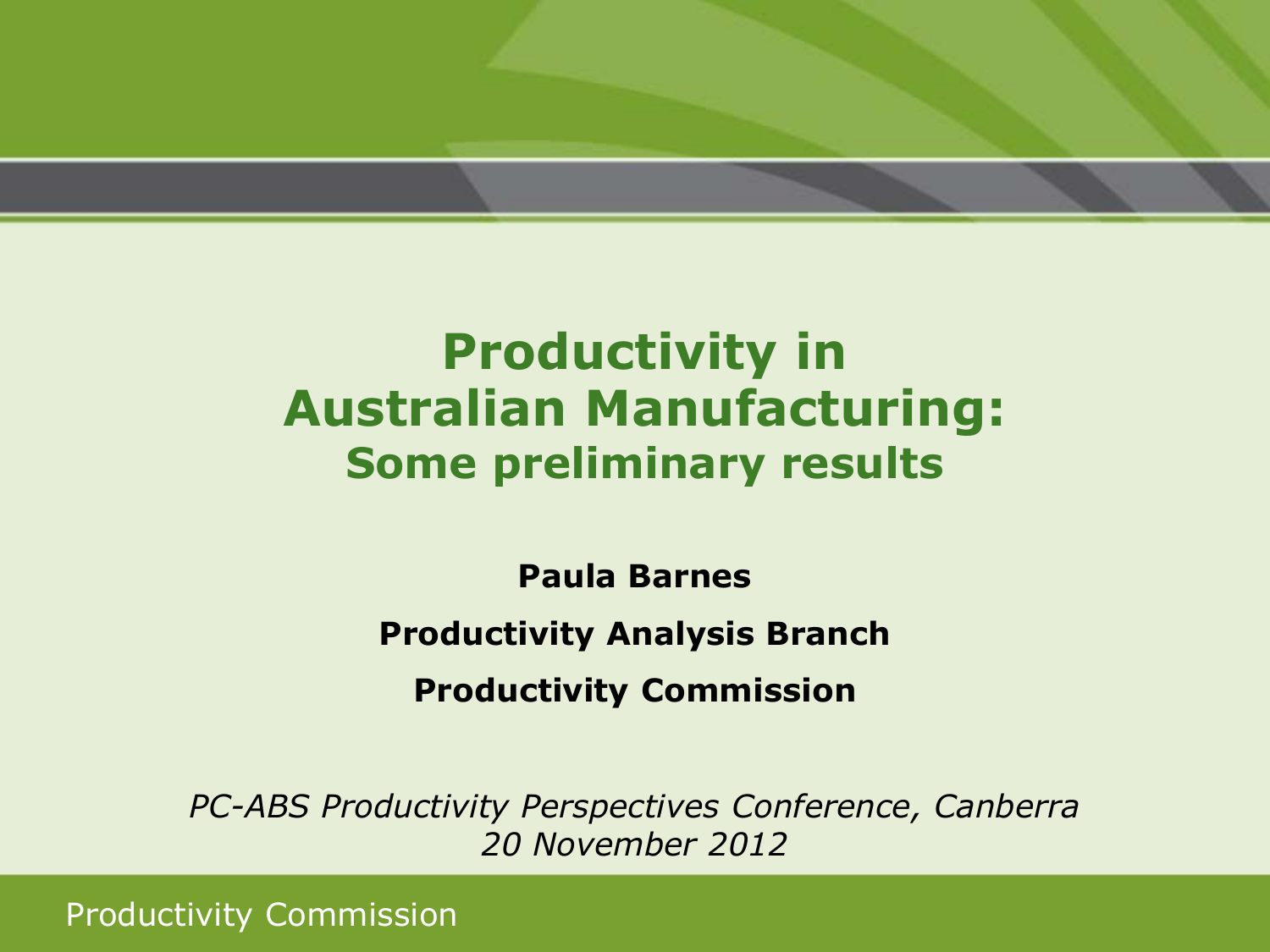### **MFP for manufacturing and the market sector**

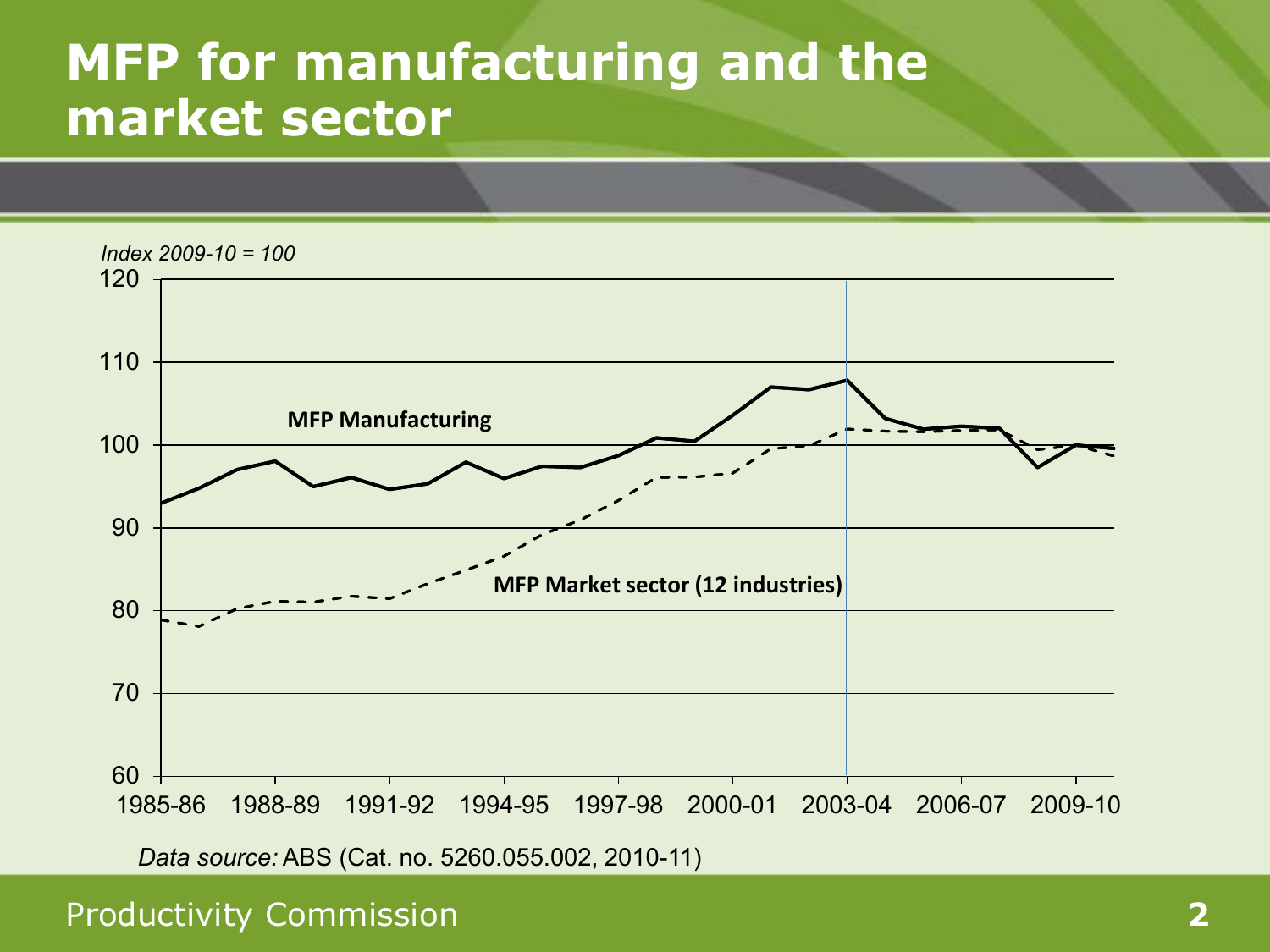# **MFP for manufacturing and the market sector over cycles**

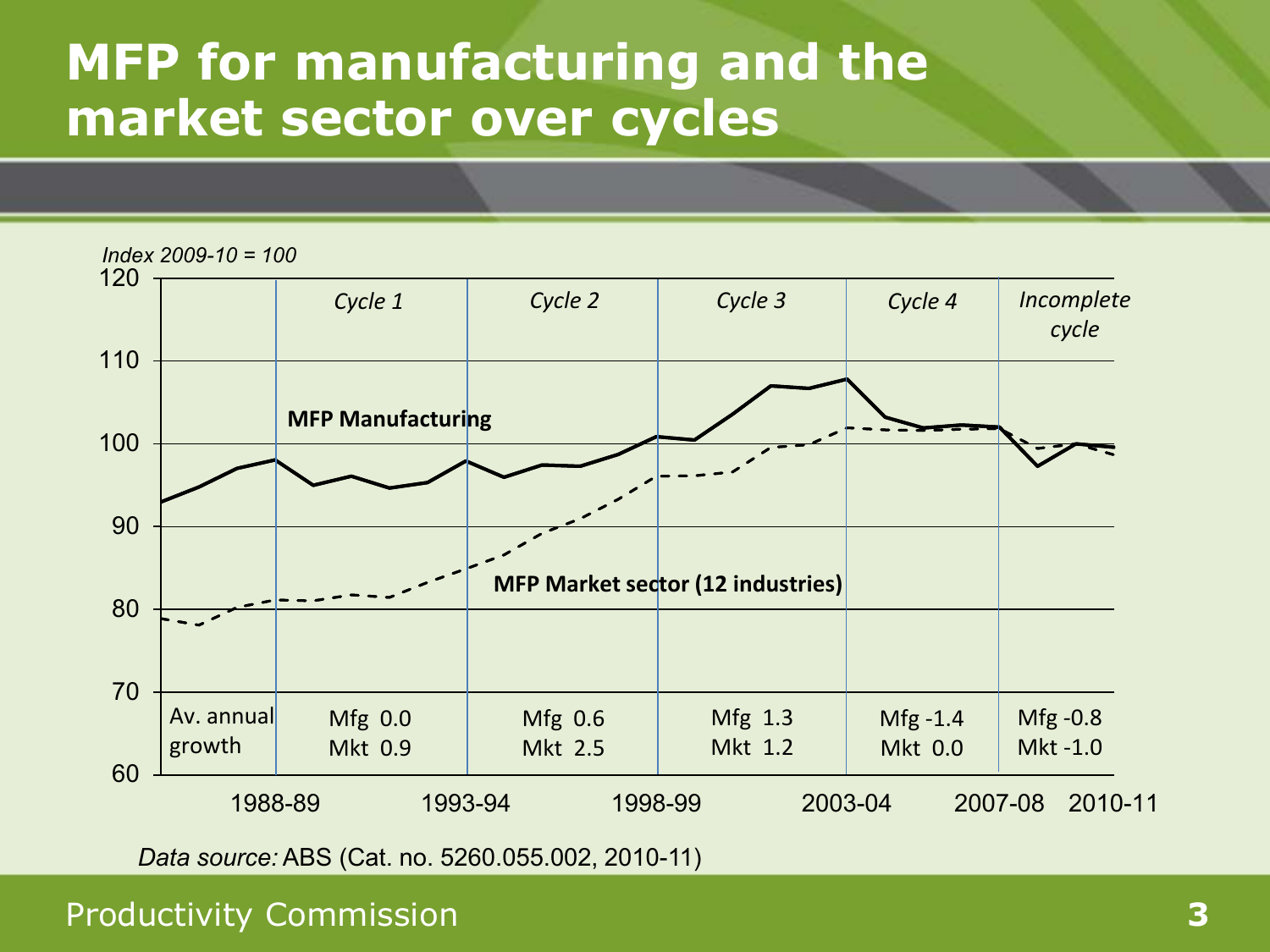# **Large decline in Manufacturing MFP growth between the last 2 complete cycles**



*Data source:* ABS (Cat. no. 5260.055.002, 2010-11)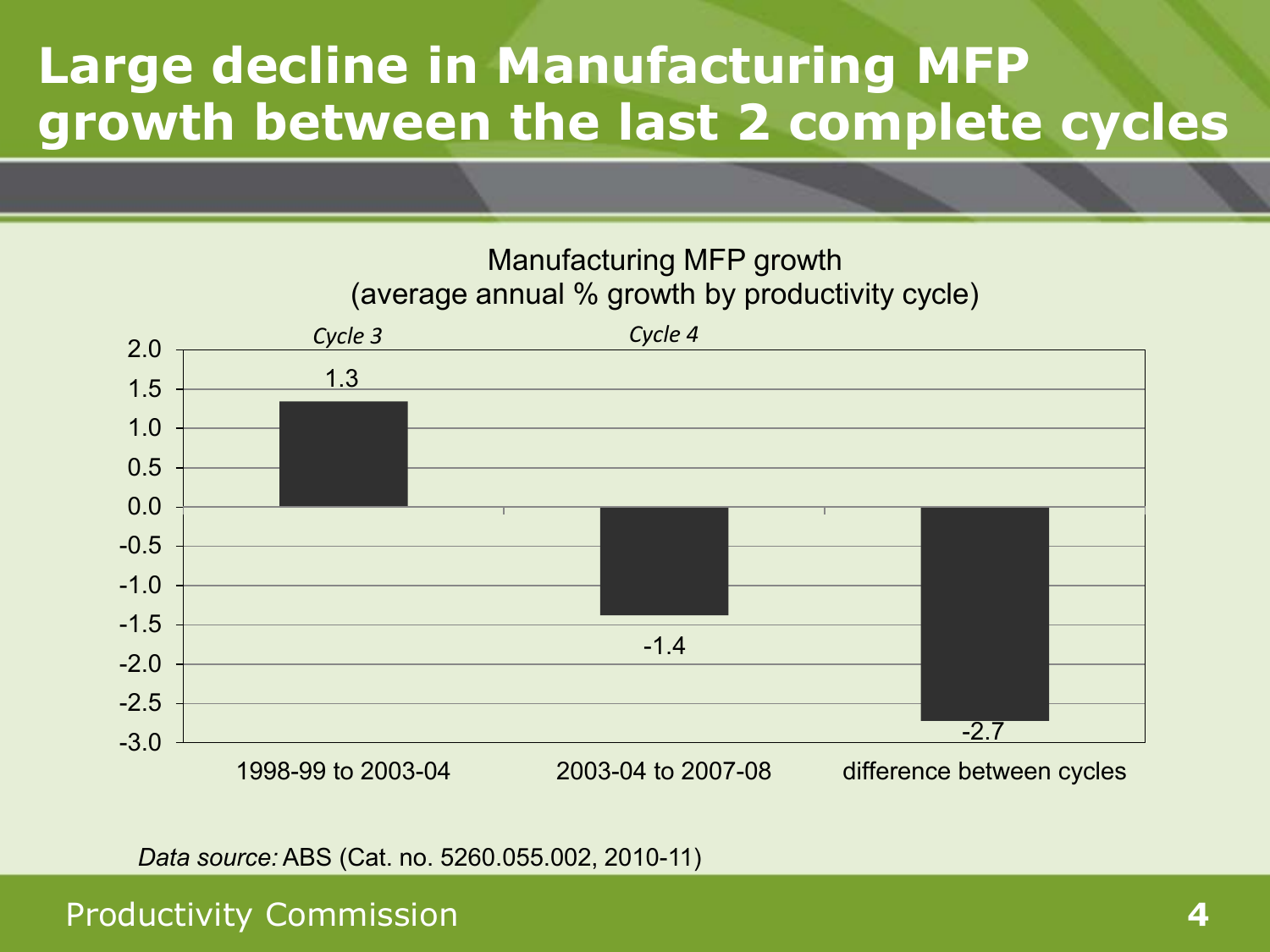### **Less negative MFP growth in the incomplete period**

#### Manufacturing MFP growth (average annual % growth by productivity cycle)



*Data source:* ABS (Cat. no. 5260.055.002, 2010-11)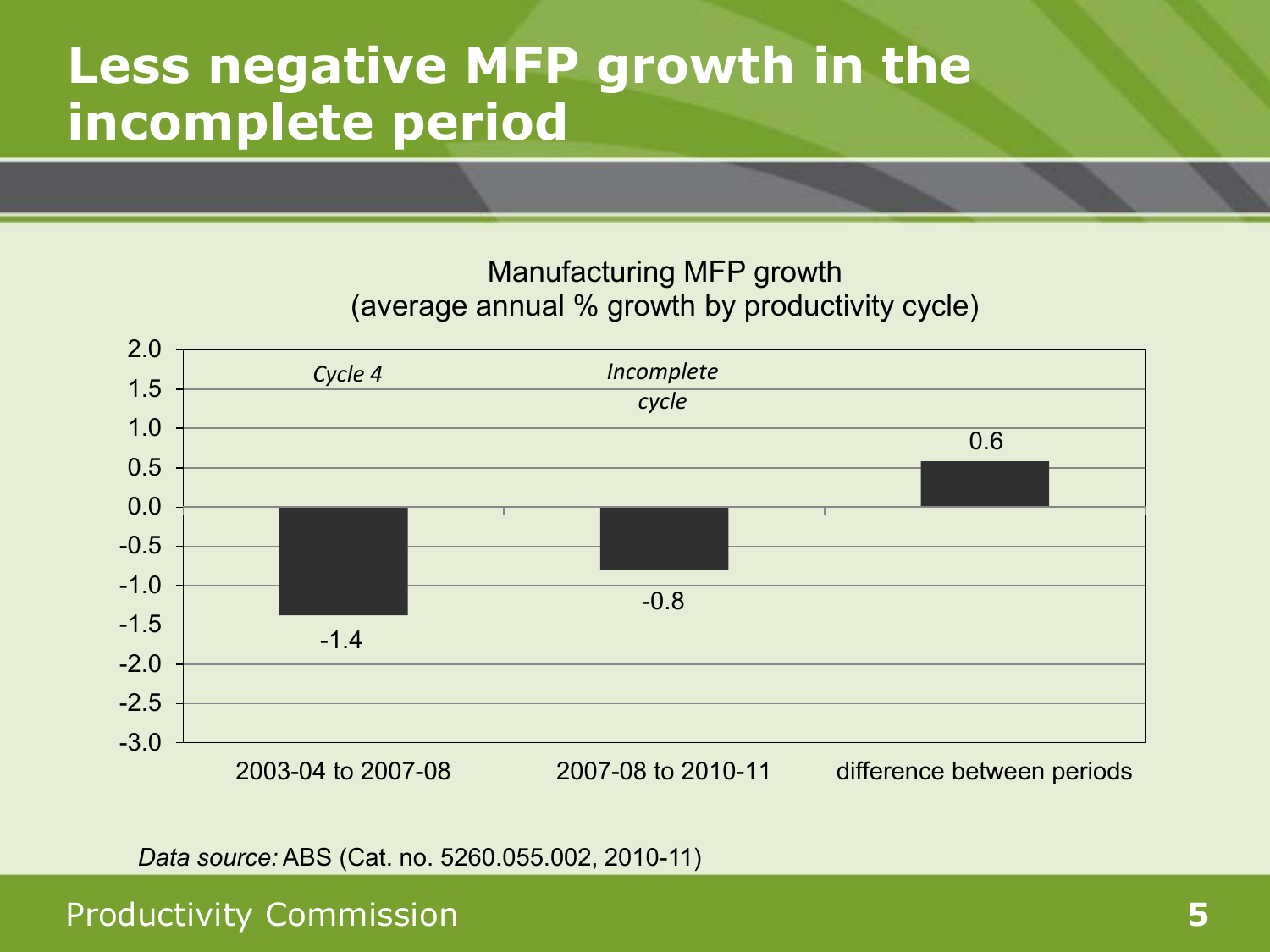# **What does negative MFP growth mean?**

- Technological regress?
- Compositional effects?
- New impediments; new standards?
- Producers making poor decisions?
- Adjustment?
- Measurement issues?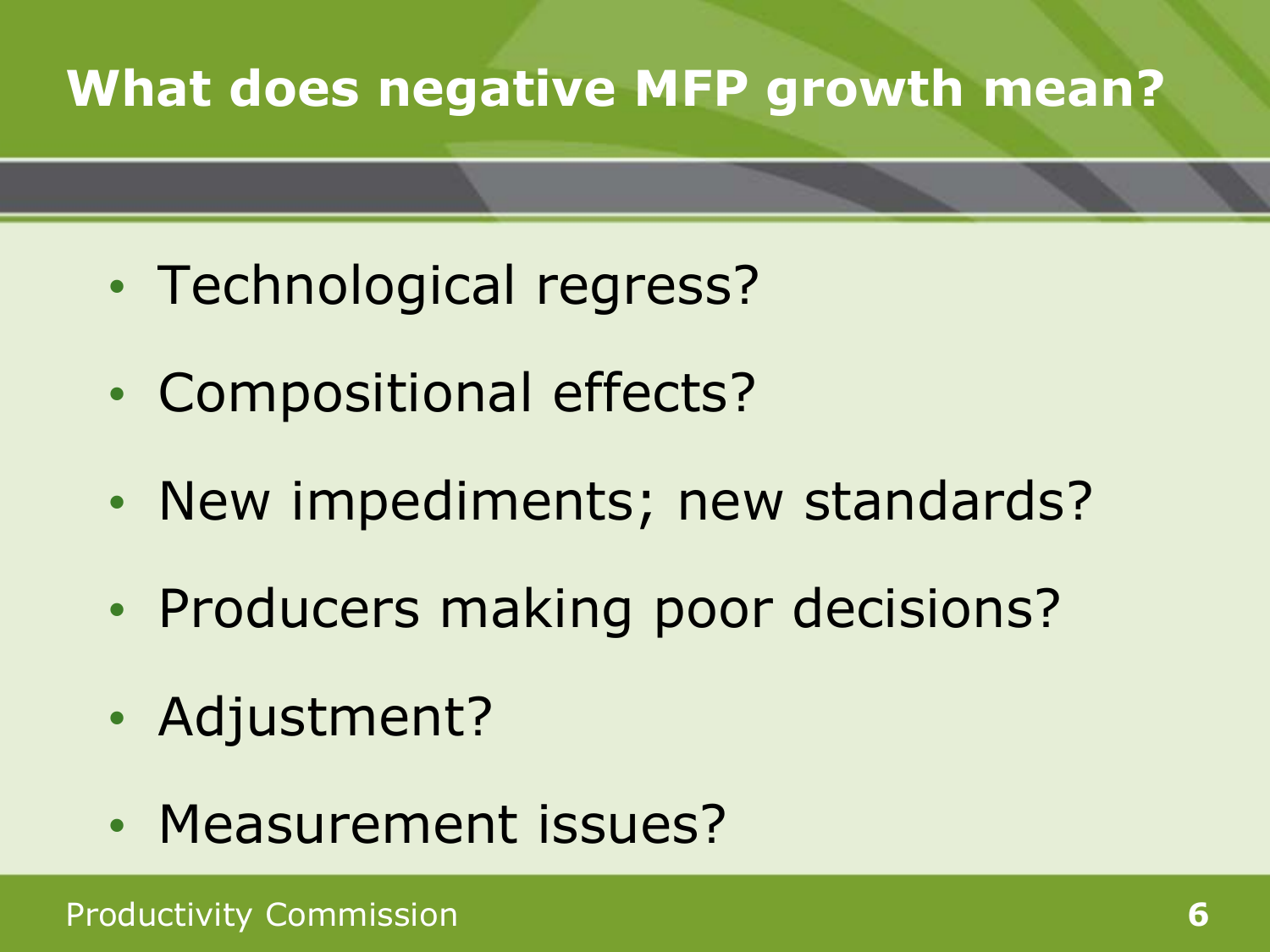# **Approach to analysis**

- Aggregate manufacturing − *Proximate causes of MFP growth (growth in VA, K, L)*
- Subsectors within manufacturing
	- − *Main contributors to aggregate decline*
	- − *Proximate causes of MFP growth*
	- − *Possible influences on the main contributors*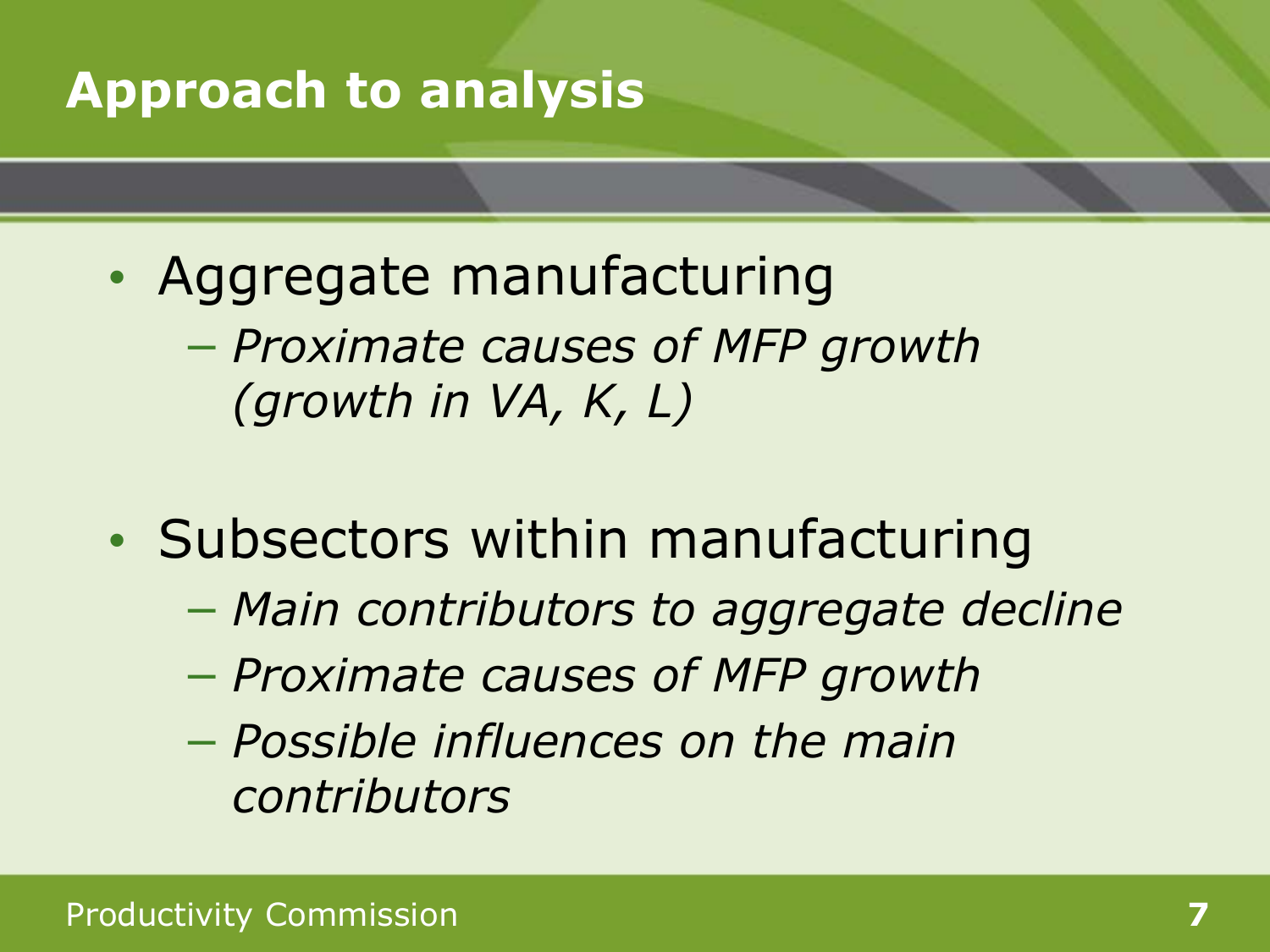### **Proximate causes of the MFP growth decline in manufacturing**

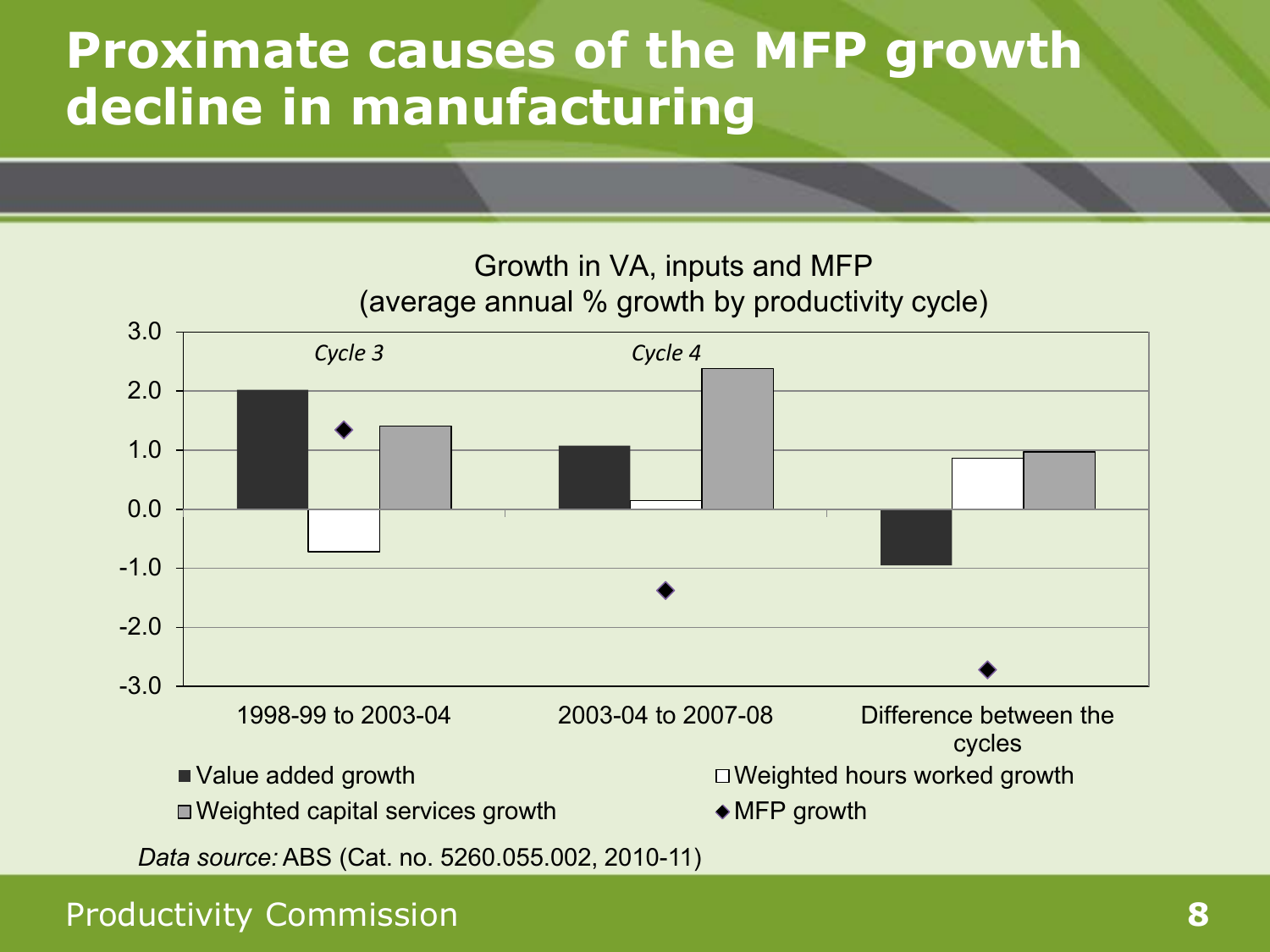# **Subsector MFP estimates**

- Manufacturing divided into 8 subsectors (still diverse in activities)
	- *Food, beverage & tobacco products (FBT)*
	- *Textile, clothing & other mfg (TCO)*
	- *Wood & paper products (WP)*
	- *Printing & recorded media (PRM)*
	- *Petroleum, coal, chemical & rubber products (PCCR)*
	- *Non-metallic mineral products (NM)*
	- *Metal products (MP)*
	- *Machinery & equipment mfg (ME)*

# • Data and methodological limitations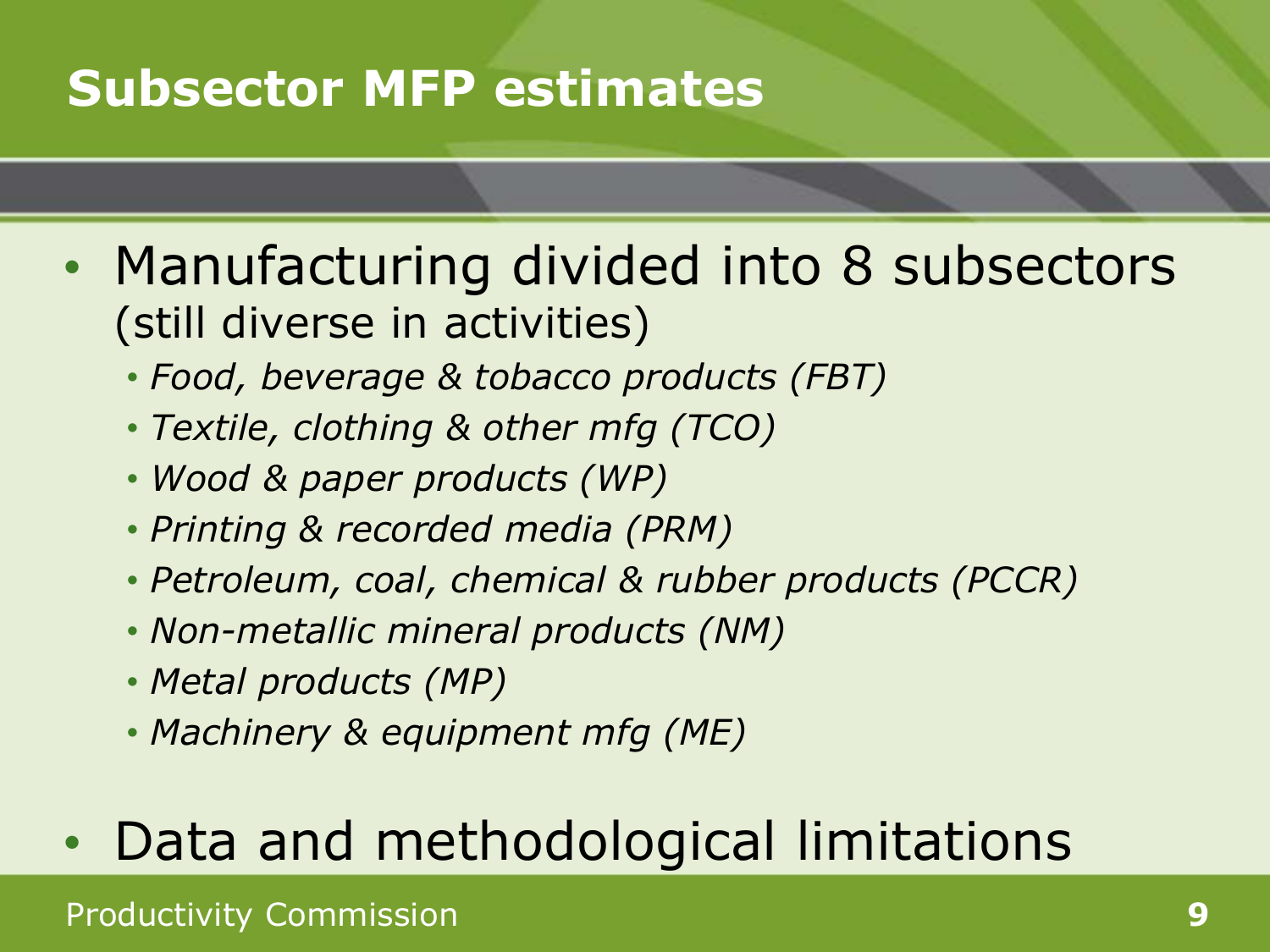### **… how does MFP growth vary across subsectors?**



*Data source:* Authors' subsector estimates (preliminary); Total manufacturing ABS (Cat. no. 5260.055.002, 2010-11)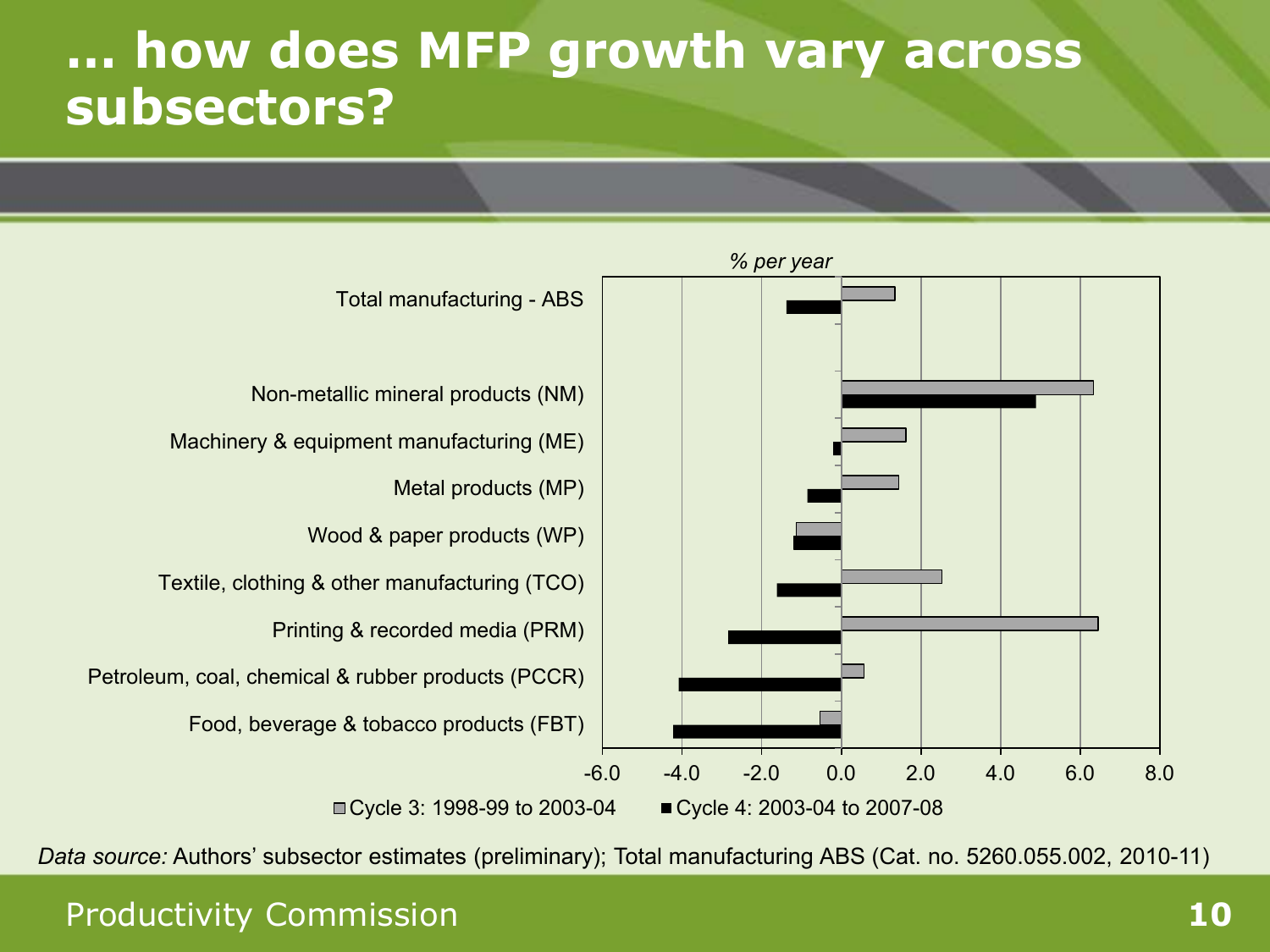### **Change in subsector MFP growth between cycles 3 and 4**



*Data source:* Authors' subsector estimates (preliminary); Total manufacturing ABS (Cat. no. 5260.055.002, 2010-11)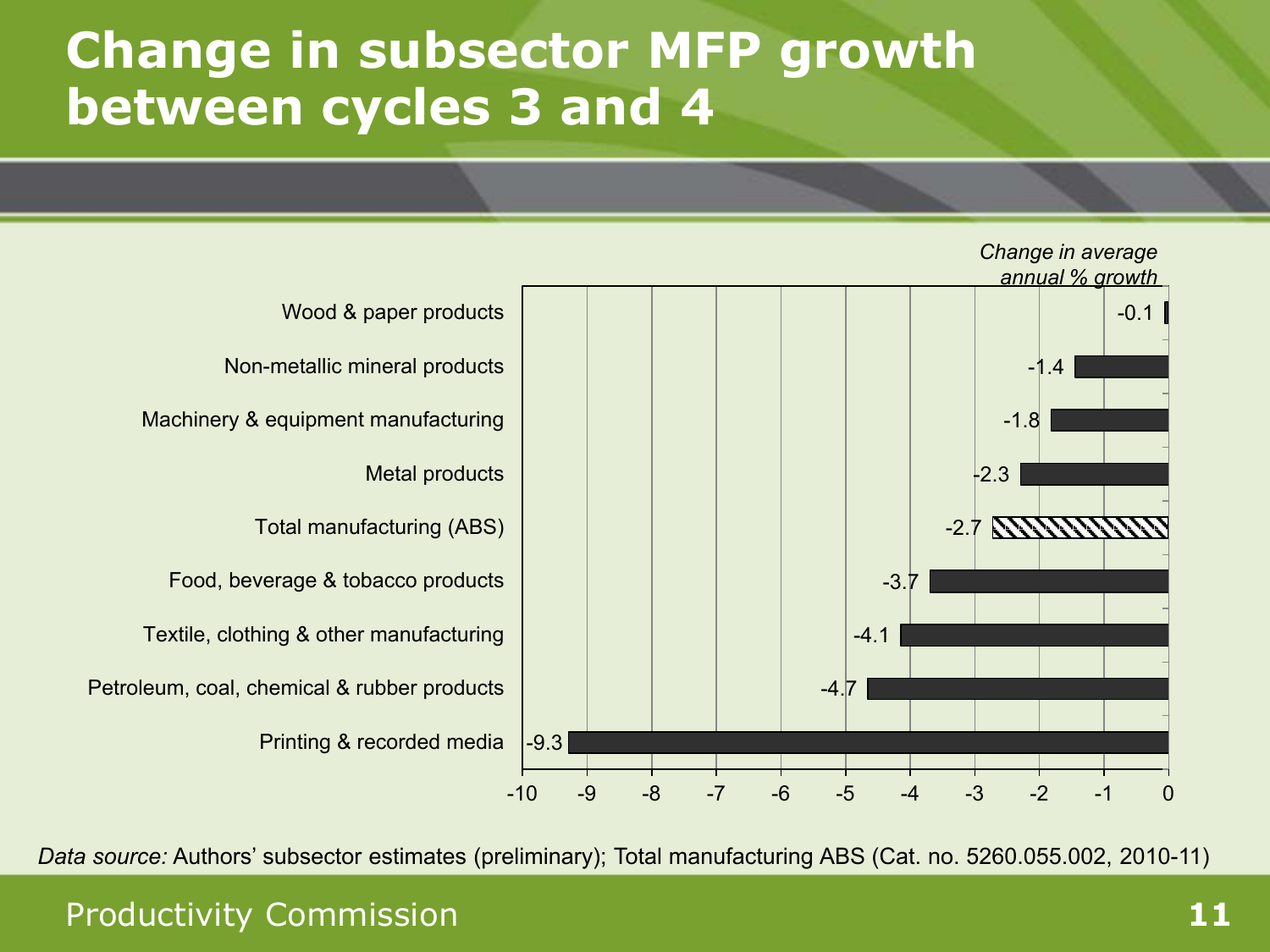### **Manufacturing subsector sizes (Shares of gross value added at basic prices 2009-10)**

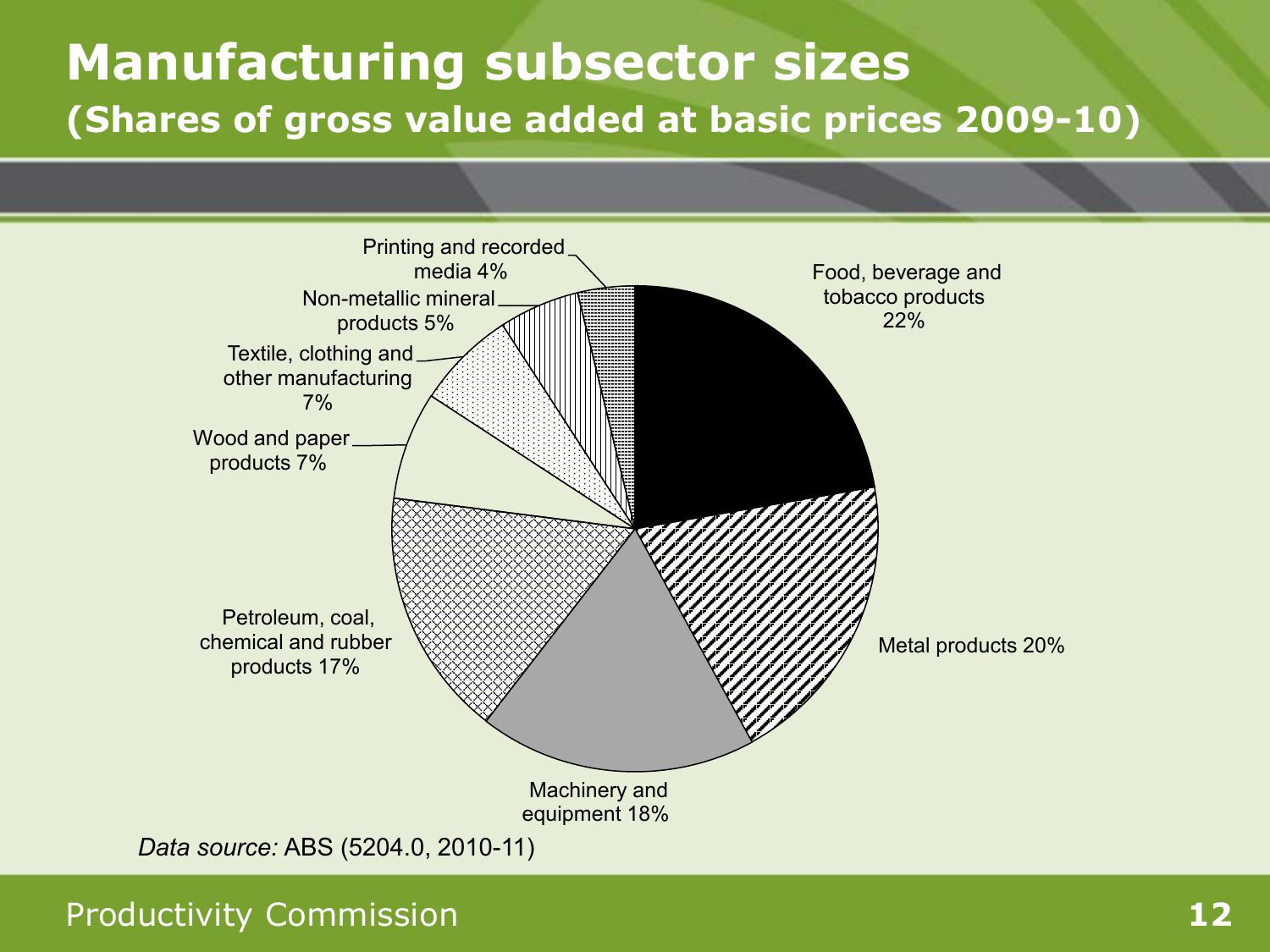# **Subsector contributions to the decline in mfg MFP growth between the cycles 3 and 4**



*Data source:* Authors' estimates (preliminary)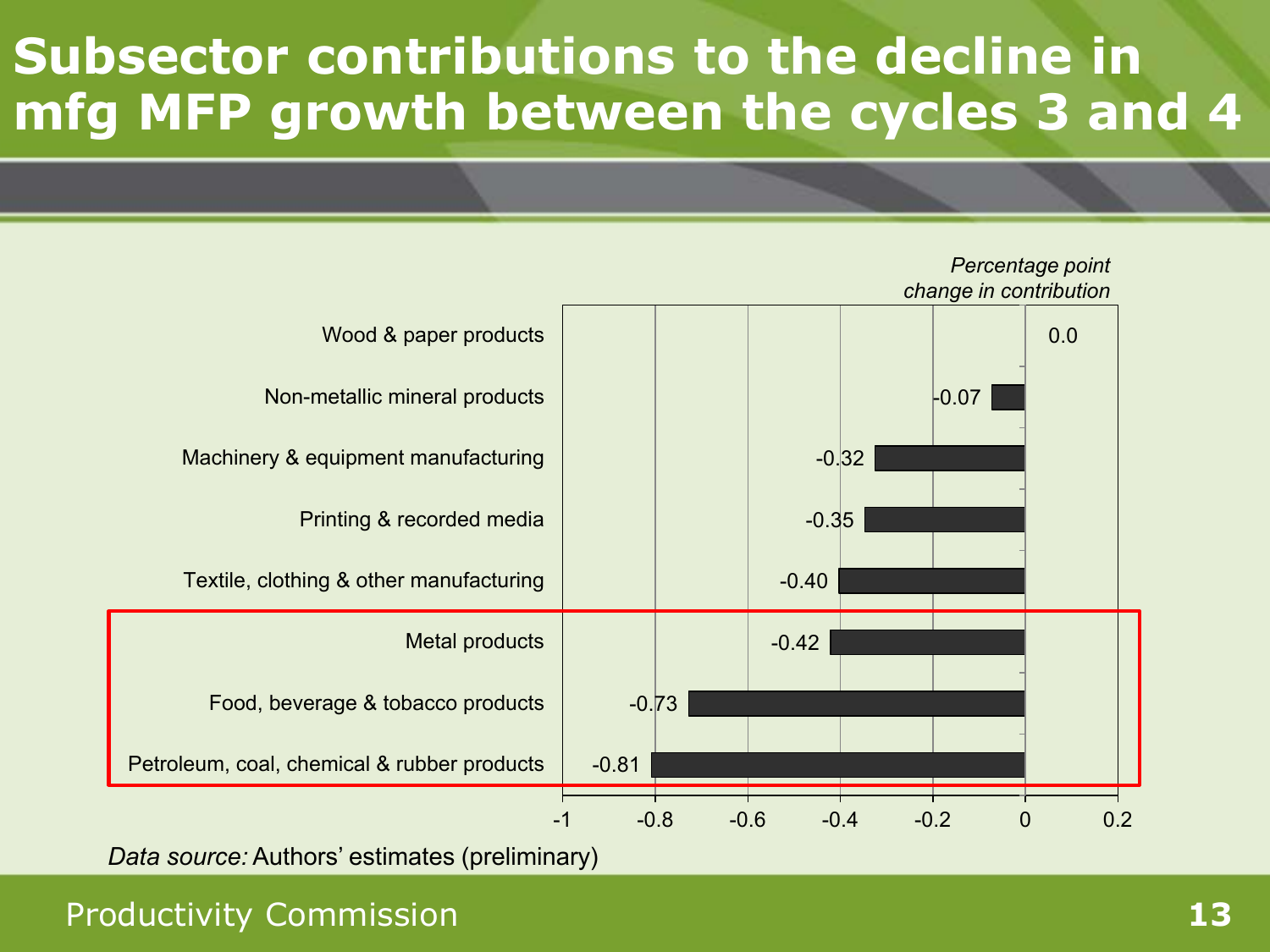## **Differing contributions to the proximate causes of the aggregate MFP decline**

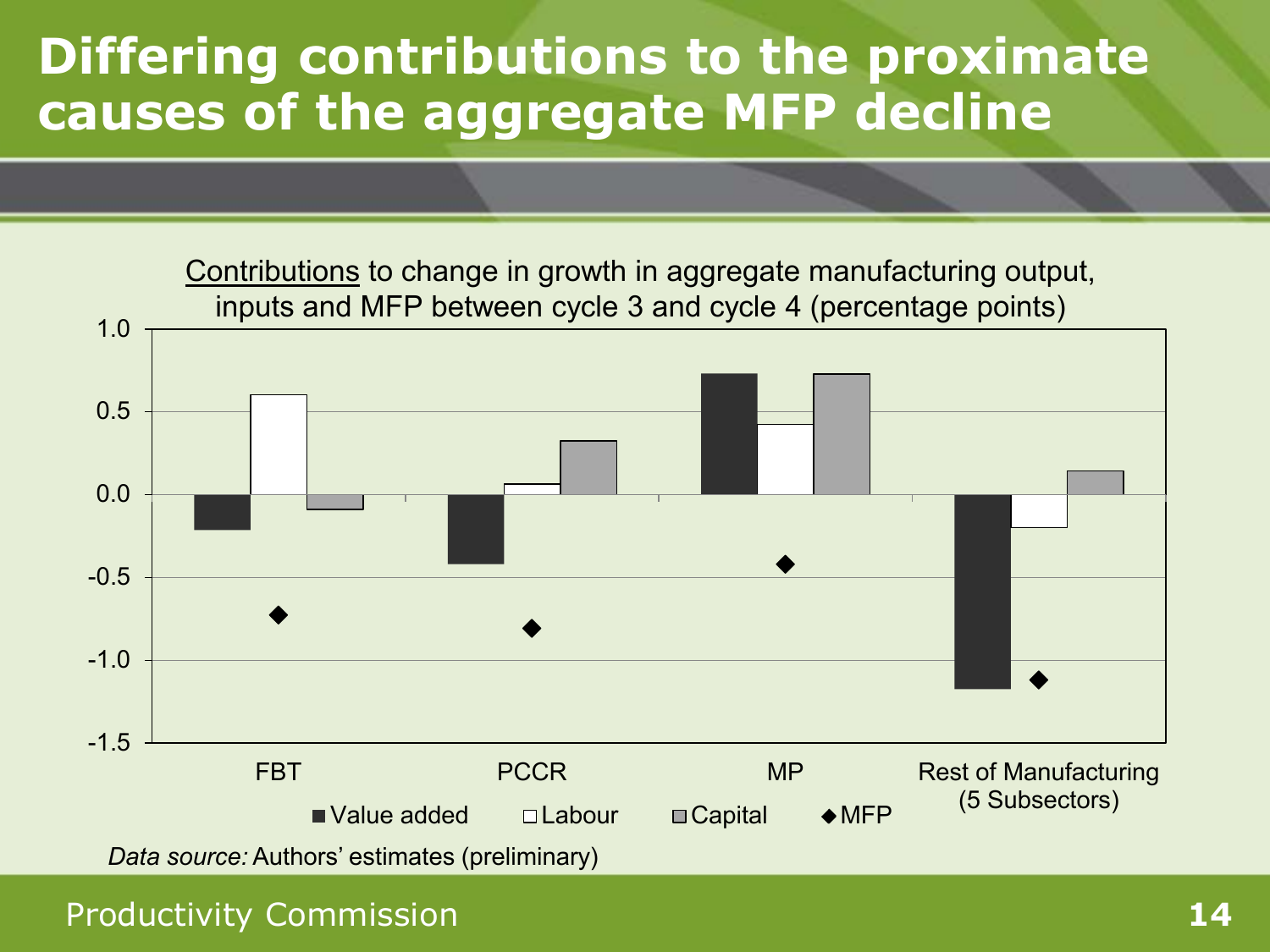# **Metal products (MP)**



*Data source:* Authors' estimates (preliminary) based on ABS data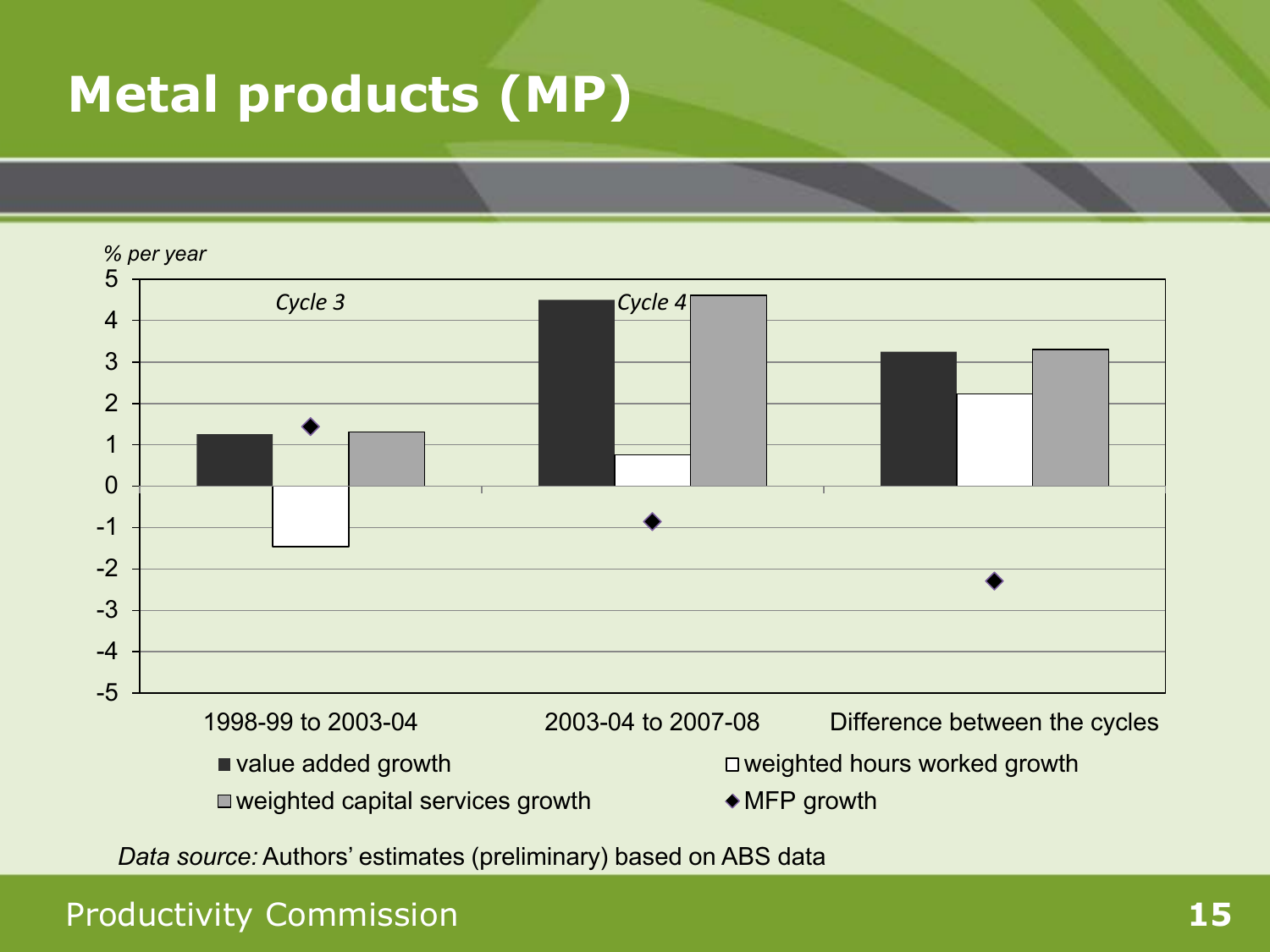# **Food, beverages and tobacco products (FBT)**



*Data source:* Authors' estimates (preliminary) based on ABS data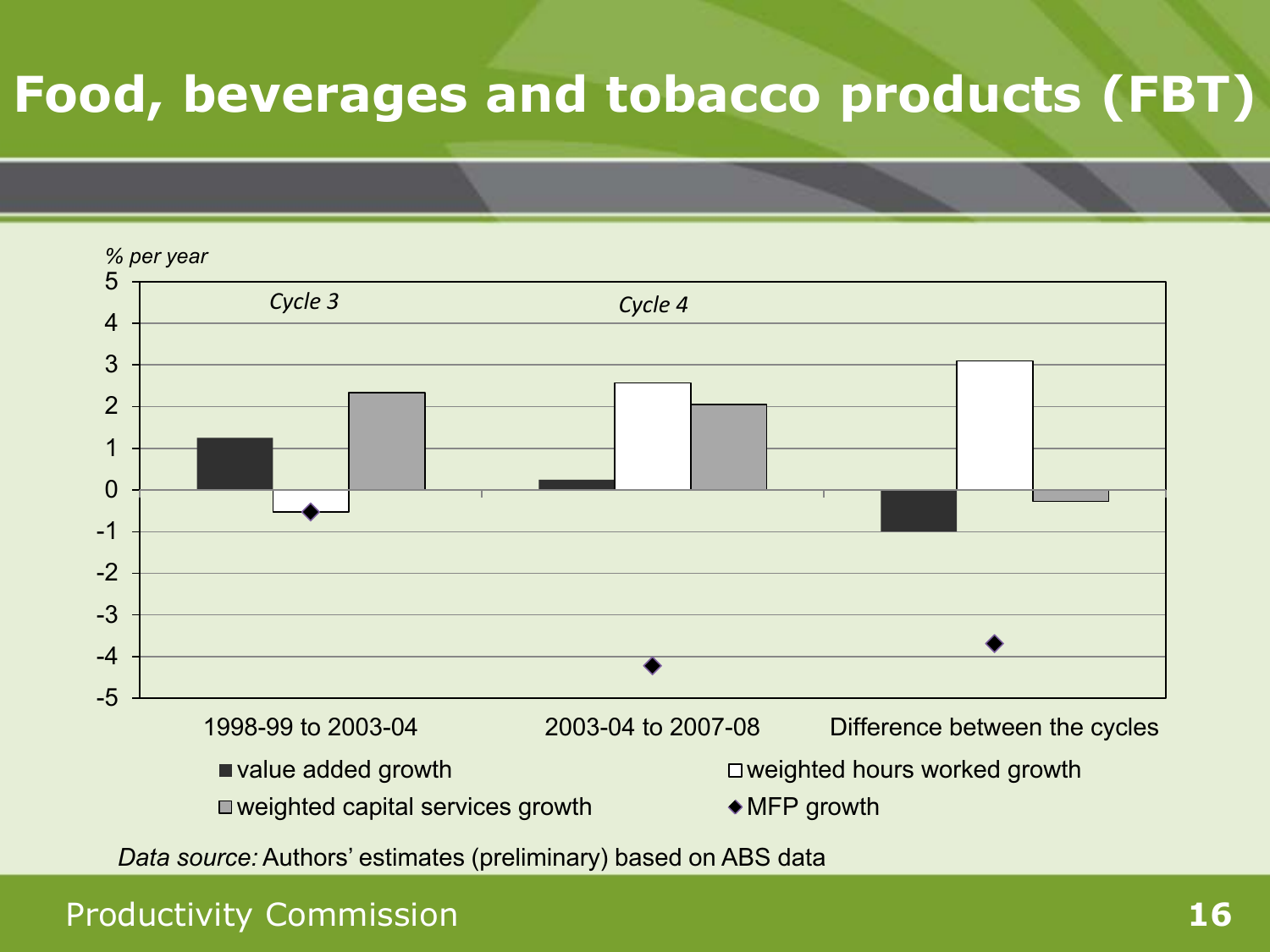# **Petroleum, coal, chemicals, and rubber products (PCCR)**



*Data source:* Authors' estimates (preliminary) based on ABS data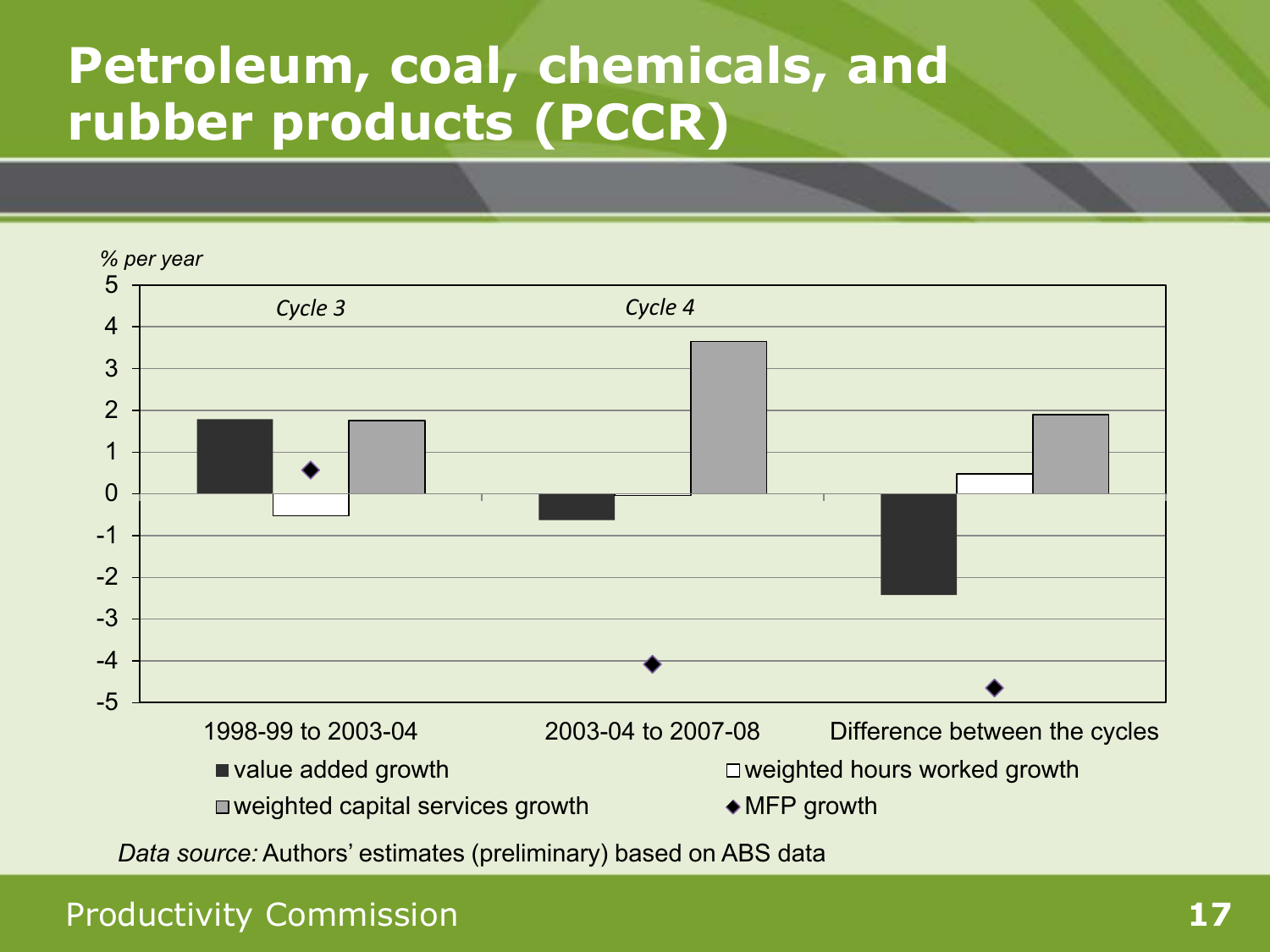# **Influences on PCCR – Petroleum**

- Less value adding
	- − *Declining domestic feedstock*
	- − *Trend in importing refined fuel*
	- − *Underutilised capacity*
- Significant investment due to *Cleaner Fuels Program* 
	- − *Higher quality fuels not fully reflected in productivity measures*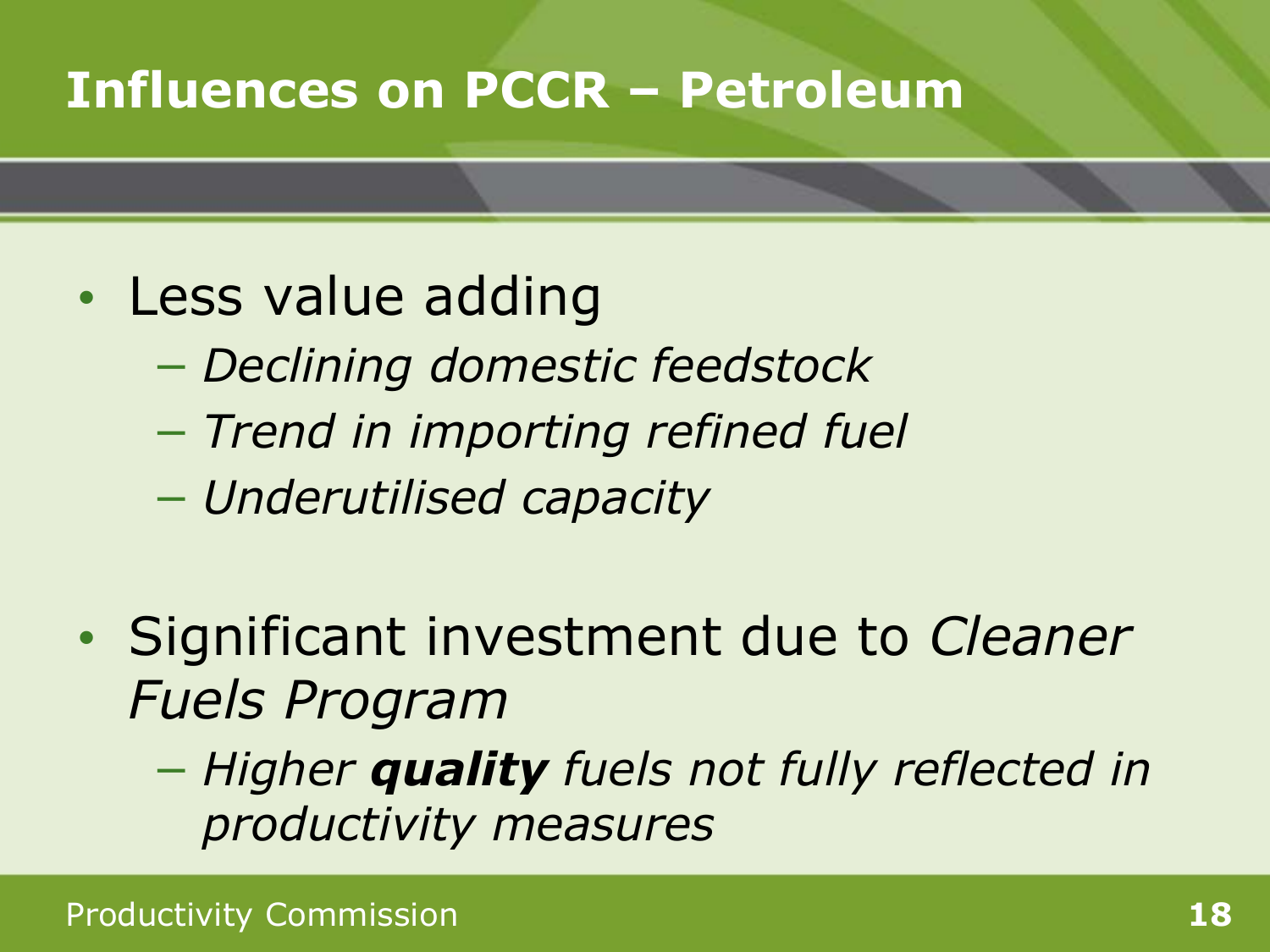# **Influences on PCCR – Polymers and rubber**

- Diverse subdivision
	- − *Including plastics, paints, foam rubber, adhesives and tyres*
- Mixed influences
	- − *Greater import competition in plastics and tyres*
	- − *Increased demand from construction 'boom'*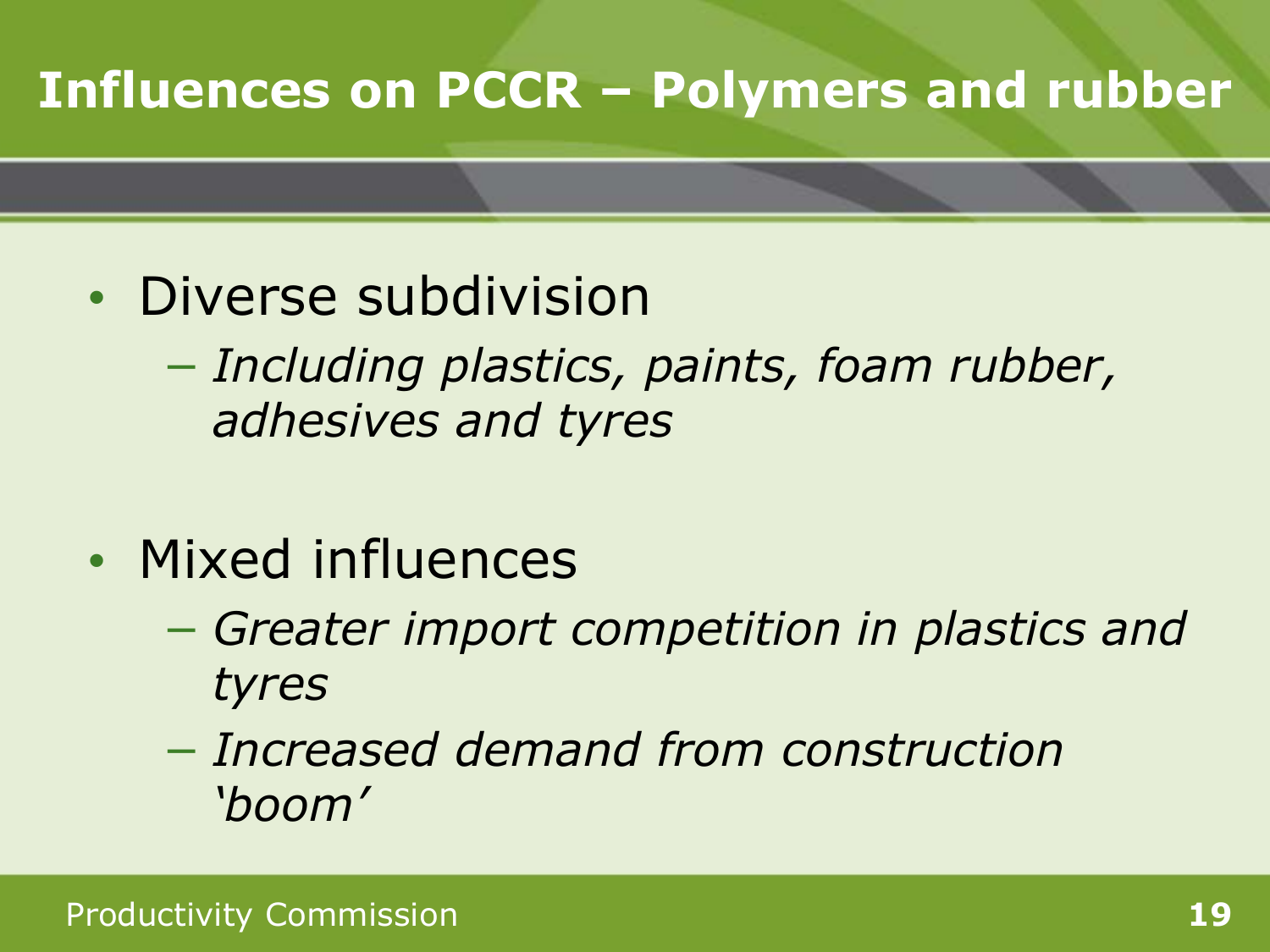# **Influences on PCCR – Chemicals**

- **Very** diverse subdivision
	- − *Industrial gases, fertilisers, pharmaceuticals, cosmetics and cleaners (to name a few)*
- Agricultural and mining related products
	- − *Strong demand growth*
	- − *Investment to expand capacity, but slow response in output – long lead times*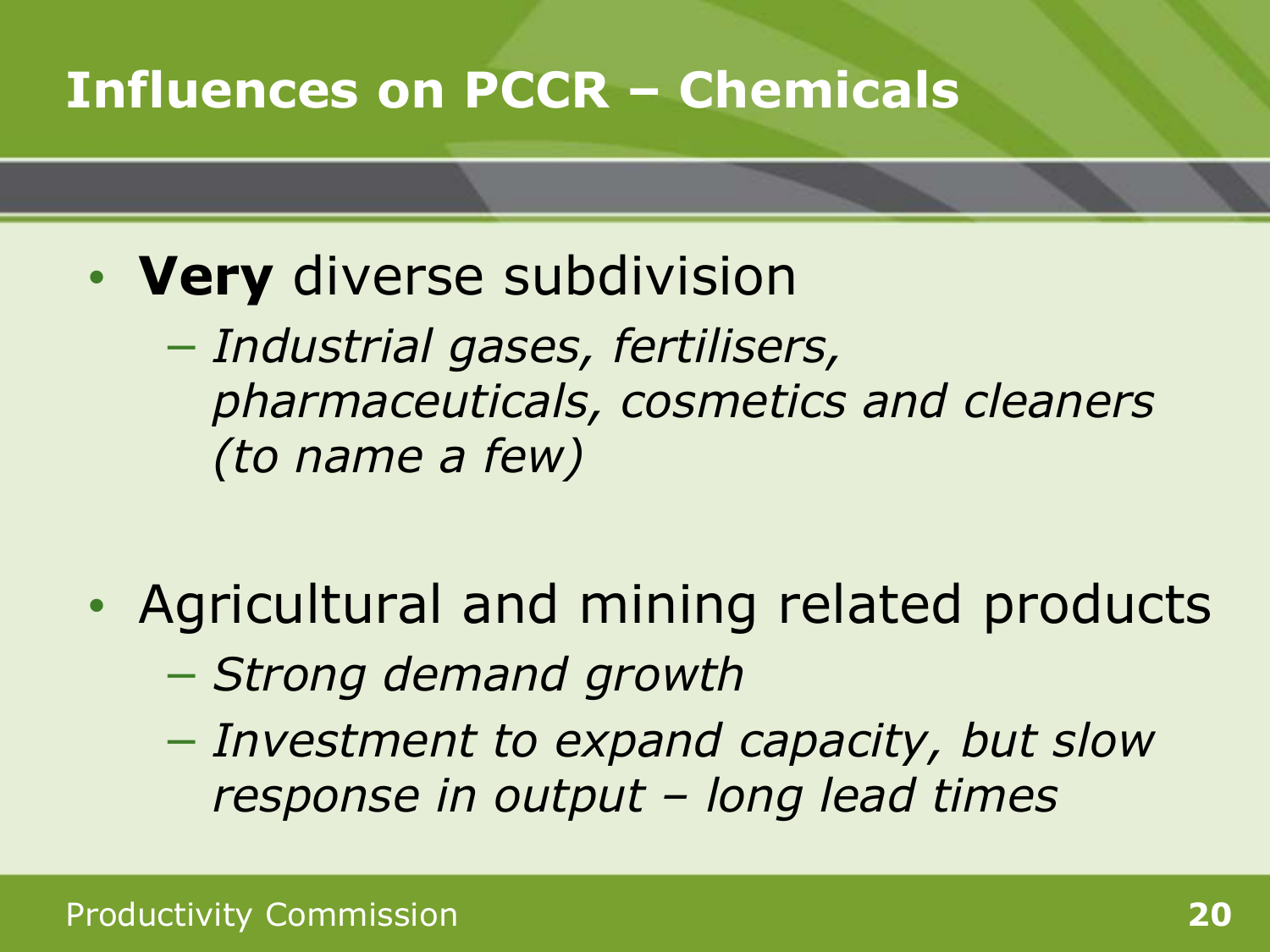# **Influences on PCCR – Chemicals (cont'd)**

- Pharmaceutical products
	- − *Strong output growth and very strong export growth*
	- − *Between the productivity cycles, a decline in investment and employment*
	- − *Substantial increase in R&D expenditure*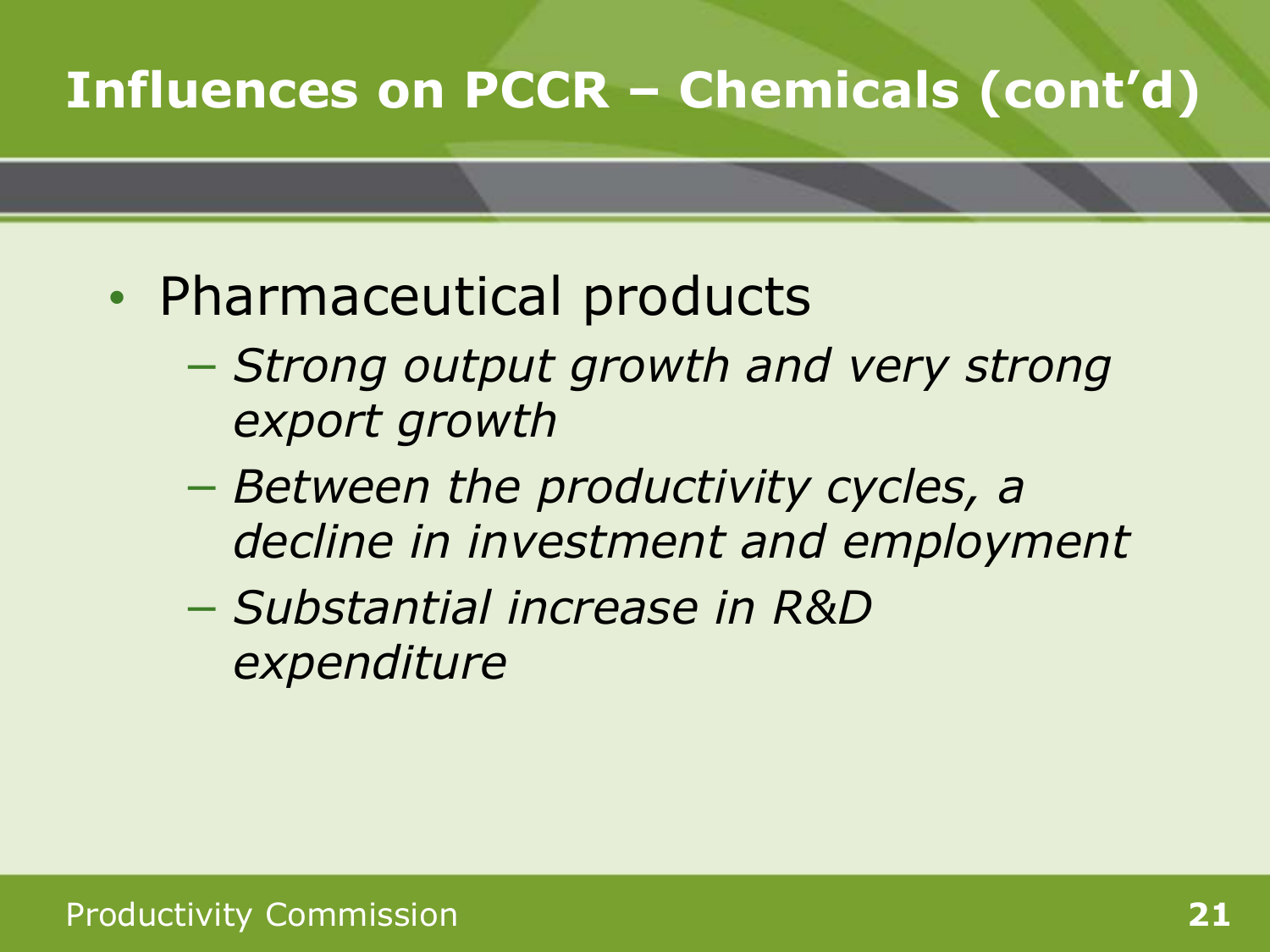### **Three main subsectors have differing proximate causes of MFP decline**

 $-1.0$ -0.8 -0.6 -0.4 -0.2 0.0 0.2 0.4 0.6 0.8 1.0 FBT PCCR MP  $\blacksquare$  Value added  $\Box$  Labour  $\Box$  Capital  $\blacklozenge$  MFP Contributions to change in growth in aggregate manufacturing output, inputs and MFP between cycle 3 and cycle 4 (percentage points)

*Data source:* Authors' estimates (preliminary)